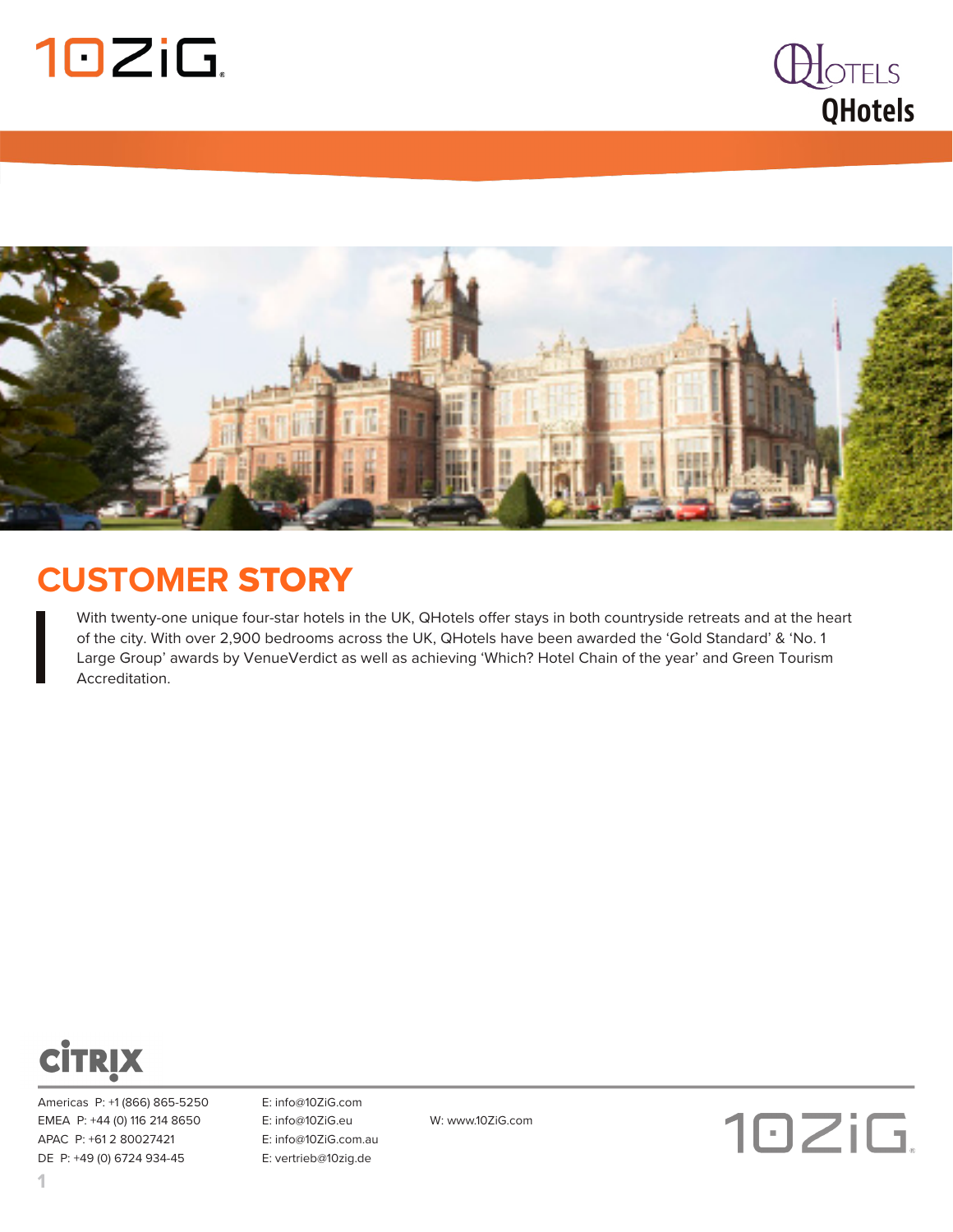# 10ZiG.

### **OTELS QHotels**

### **THE** CHALLENGE

QHotels had invested £600,000 of CAPEX at their Data Center, including an upgrade of their Citrix environment to XenApp 6.5. In order to reap the rewards of this investment, they needed a hardware agnostic desktop solution that allowed for streamlining of their application delivery across multiple PC platforms. The solution had to solve issues surrounding the day-to-day management, visibility, and future replacement of desktop devices company-wide, while providing a mirrored experience throughout.

David Kelly, IT Director at QHotels said, "Along with three Engineers, I manage the IT systems throughout QHotels which comprises of 470 desktops across 22 sites. Throughout the company we cater for over eight hundred staff and have traditionally used the Citrix ICA client to provide them access to our remote applications on PC's running various Windows versions. Following our Data Center investment, we decided to look for a desktop solution that would allow us to take full advantage of our new XenApp environment."

QHotels had never been brand loyal when it came to purchasing desktop PC's and had accumulated a wide range of models. Kelly explained, "We have always purchased based on price as the PC's have traditionally only needed to connect to the ICA client. I would say that we have around thirty to forty different models of PC's across QHotels, running different versions of Windows. The biggest problem with this set up was that apart from VNC, we had no remote visibility of our desktops and our Engineers would sometimes travel two hundred miles just to stick a CD in and build a PC. Site visits like these weren't economical when you took into account the time and money spent achieving them. It was a huge factor in our decision to look at a new desktop solution.

"Although PC's were causing an issue for us in terms of maintenance, there just wasn't budget there to replace all of them in one go. Besides, some were well within their warranty period and would have been uneconomical to replace them. The new desktop device solution had to support our range of PC hardware and also address our need for remote visibility. In addition to the immediate requirements we also needed a solution which would allow for a seamless transition away from dead or out of warranty PC's to a more efficient desktop device."

"Although PC's were causing an issue for us in terms of maintenance, there just wasn't budget there to replace all of them in one go... The new desktop device solution had to support our range of PC hardware and also address our need for remote visibility."

> **- David Kelly, IT Director (QHotels)**

Americas P: +1 (866) 865-5250 E: info@10ZiG.com EMEA P: +44 (0) 116 214 8650 E: info@10ZiG.eu W: www.10ZiG.com APAC P: +61 2 80027421 E: info@10ZiG.com.au DE P: +49 (0) 6724 934-45 E: vertrieb@10zig.de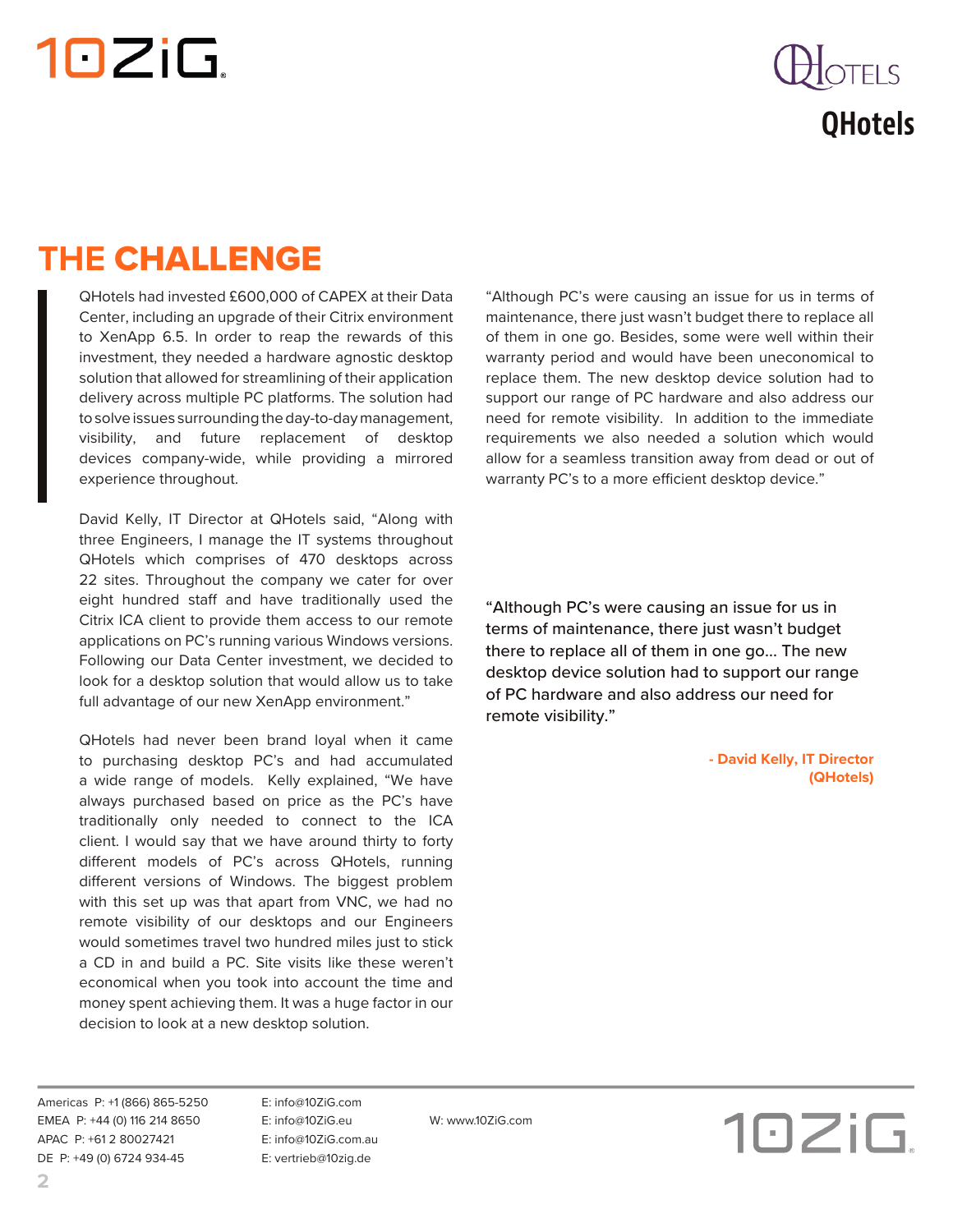## 10ZiG.

### $\bigcup$ OTELS **QHotels**

#### **THE** SOLUTION

QHotels implemented 10ZiG's NoTouch PC repurposing tool to allow for centralized management and visibility of their repurposed desktops. They also implemented 10ZiG Linux and Windows Thin Clients as replacements for PC's, which had reached the end of their lifecycle. The 10ZiG devices are now used as a company standard desktop device for replacing dead or out of warranty PC's.

"We tested 10ZiG devices alongside IGEL, and 10ZiG came out on top based on a mixture of product and service. The solution they offered, starting with PC re-purposing and through to true Thin Clients was just a better fit overall. In addition, they were the only vendor willing to develop a customized repurposing image for our wide range of PC hardware. Overall we found that 10ZiG were approachable, reliable and gave that extra personal touch that made them the right choice for us. 10ZiG's close attention to the issues we were trying to overcome was a big factor in our decision to choose them," Kelly said.

Kelly added, "We currently have 308 10ZiG re-purposed desktops, 120 or so 10ZiG Linux Thin Clients, and around 30 10ZiG Windows Embedded 7 Thin Clients. Aside from the re-purposed machines, we will continue to utilize the Linux Thin Clients as our mainstream desktop device. The WES 7 units are used at our reception desks where support is required for key card encoder software, and also at our Leisure Clubs, which utilize a database application which has a requirement to run locally. Our users don't acknowledge that they are using a Thin Client or a re-purposed PC because the experience is the same throughout. This uniformity is important for us and mirrors our mission to providing a tailored QHotels experience at each of our 21 hotels.

"He continued, "10ZiG [has] covered all the bases in terms of our needs and the long term plan is to phase out all of the remaining PC's with 10ZiG Thin Clients when they reach the end of their lifecycle. It is now a company standard to replace desktops with a 10ZiG Thin Client."

"10ZiG [has] covered all the bases in terms of our needs and the long term plan is to phase out all of the remaining PC's with 10ZiG Thin Clients when they reach the end of their lifecycle. It is now a company standard to replace desktops with a 10ZiG Thin Client."

> **- David Kelly, IT Director (QHotels)**



Americas P: +1 (866) 865-5250 E: info@10ZiG.com EMEA P: +44 (0) 116 214 8650 E: info@10ZiG.eu W: www.10ZiG.com APAC P: +61 2 80027421 E: info@10ZiG.com.au DE P: +49 (0) 6724 934-45 E: vertrieb@10zig.de